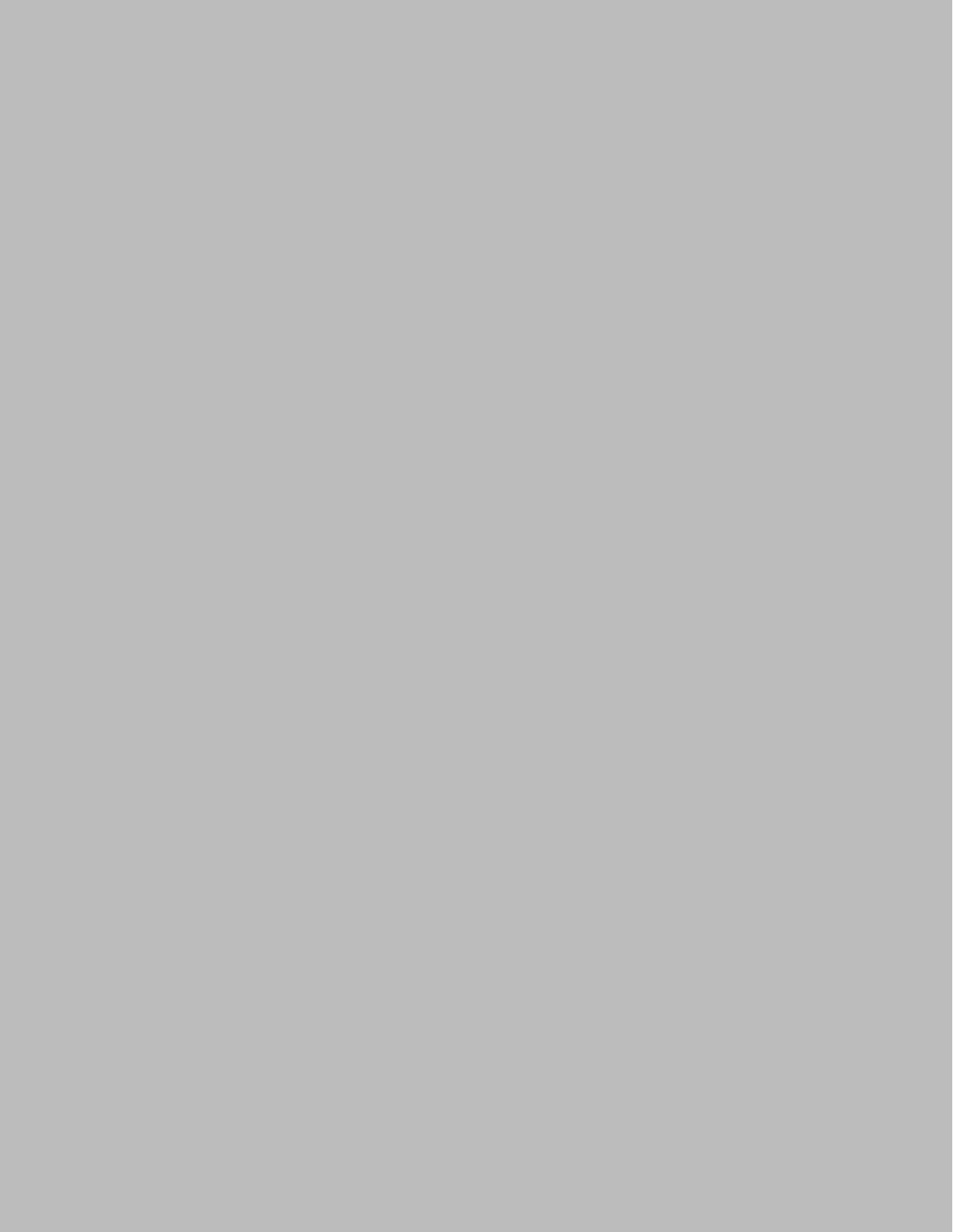## **APPENDIX**



# **Commissioners' voting on recommendations**

In the Medicare, Medicaid and SCHIP Benefits Improvement and Protection Act of 2000, the Congress required MedPAC to call for individual Commissioner votes on each recommendation, and to document the voting record in its report. The information below satisfies that mandate.

## **Chapter 1: Setting a context for Medicare spending**

No recommendations

# **Chapter 2: Quality of care for Medicare beneficiaries**

No recommendations

# **Chapter 3: Assessing payment adequacy and updating payments in fee-for-service Medicare**

# **Section 3A: Hospital inpatient and outpatient services**

- **3A-1** The Congress should increase payment rates for the inpatient prospective payment system by the projected rate of increase in the hospital market basket index for fiscal year 2005.
	- *Yes: DeBusk, DeParle, Durenberger, Feezor, Hackbarth, Newhouse, Raphael, Reischauer, Rosenblatt, Rowe, Smith, Stowers, Wakefield, Wolter*

*Not voting: Nelson*

*Absent: Burke, Muller*

- **3A-2** The Congress should increase payment rates for the outpatient prospective payment system by the projected rate of increase in the hospital market basket index for calendar year 2005.
	- *Yes: DeBusk, DeParle, Durenberger, Feezor, Hackbarth, Nelson, Newhouse, Raphael, Reischauer, Rosenblatt, Rowe, Smith, Stowers, Wakefield, Wolter*

*Absent: Burke, Muller*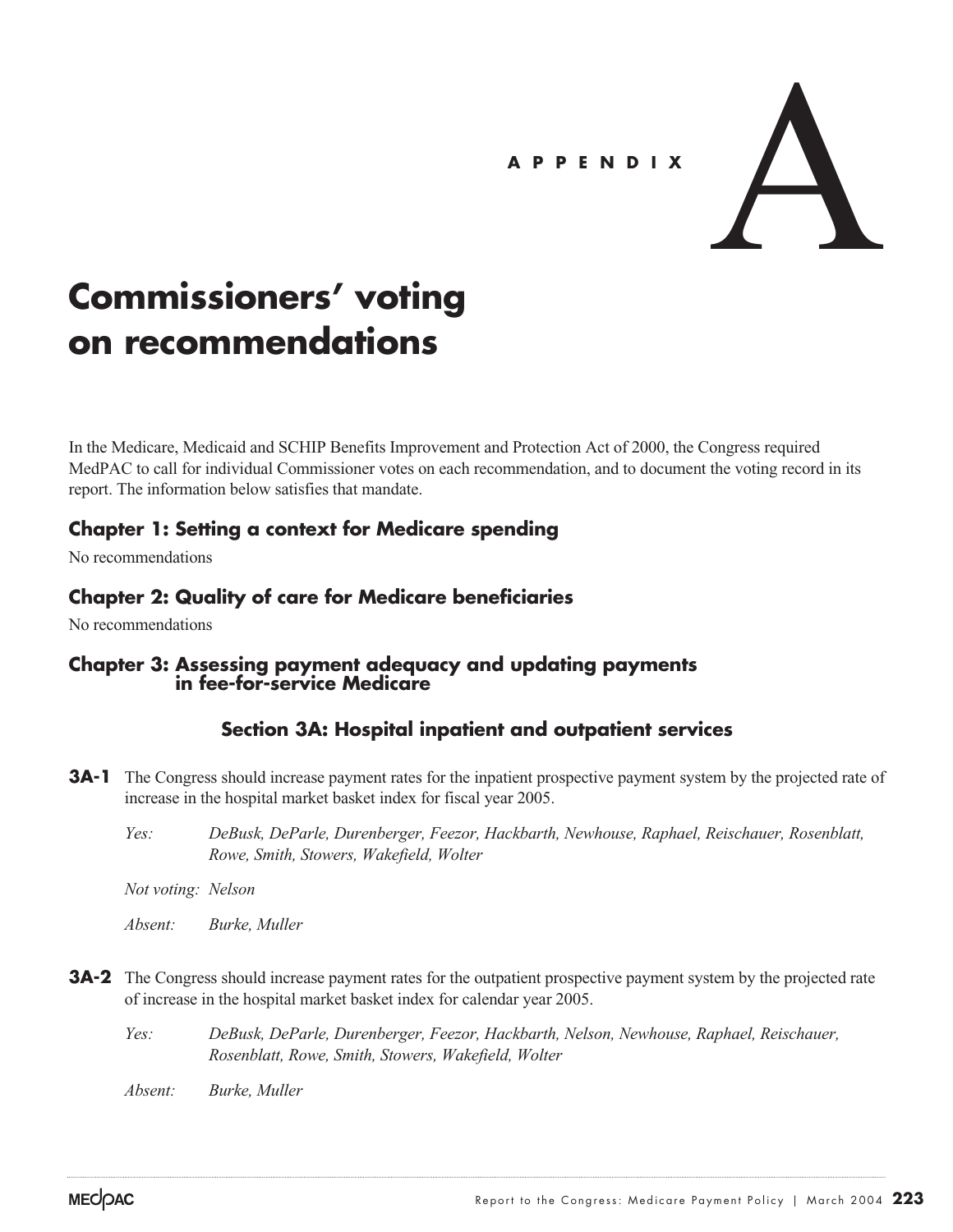- **3A-3** The Congress should eliminate the outlier policy under the outpatient prospective payment system.
	- *Yes: DeBusk, DeParle, Durenberger, Feezor, Hackbarth, Nelson, Newhouse, Raphael, Reischauer, Rosenblatt, Rowe, Smith, Stowers, Wakefield, Wolter*
	- *Absent: Burke, Muller*

#### **Section 3B: Physician services**

- **3B** The Congress should update payments for physician services by the projected change in input prices, less an adjustment for productivity growth of 0.9 percent, in 2005.
	- *Yes: Burke, DeBusk, DeParle, Durenberger, Feezor, Hackbarth, Muller, Nelson, Newhouse, Raphael, Reischauer, Rosenblatt, Rowe, Smith, Stowers, Wakefield, Wolter*

#### **Section 3C: Skilled nursing facility services**

- **3C-1** The Congress should eliminate the update to payment rates for skilled nursing facility services for fiscal year 2005.
	- *Yes: Burke, DeParle, Durenberger, Feezor, Hackbarth, Muller, Nelson, Newhouse, Raphael, Reischauer, Rosenblatt, Rowe, Smith, Stowers, Wakefield, Wolter*
	- *No: DeBusk*
- **3C-2** The Secretary should develop a new classification system for care in skilled nursing facilities. Until this happens, the Congress should authorize the Secretary to:
	- remove some or all of the 6.7 percent payment add-on currently applied to the rehabilitation RUG–III groups.
	- reallocate the money to the nonrehabilitation RUG–III groups to achieve a better balance of resources among all of the RUG–III groups.
	- *Yes: Burke, DeBusk, DeParle, Durenberger, Feezor, Hackbarth, Muller, Nelson, Newhouse, Raphael, Reischauer, Rosenblatt, Rowe, Smith, Stowers, Wakefield, Wolter*
- **3C-3** The Secretary should direct skilled nursing facilities to report nursing costs separately from routine costs.
	- *Yes: Burke, DeBusk, DeParle, Durenberger, Feezor, Hackbarth, Muller, Nelson, Newhouse, Raphael, Reischauer, Rosenblatt, Rowe, Smith, Stowers, Wakefield, Wolter*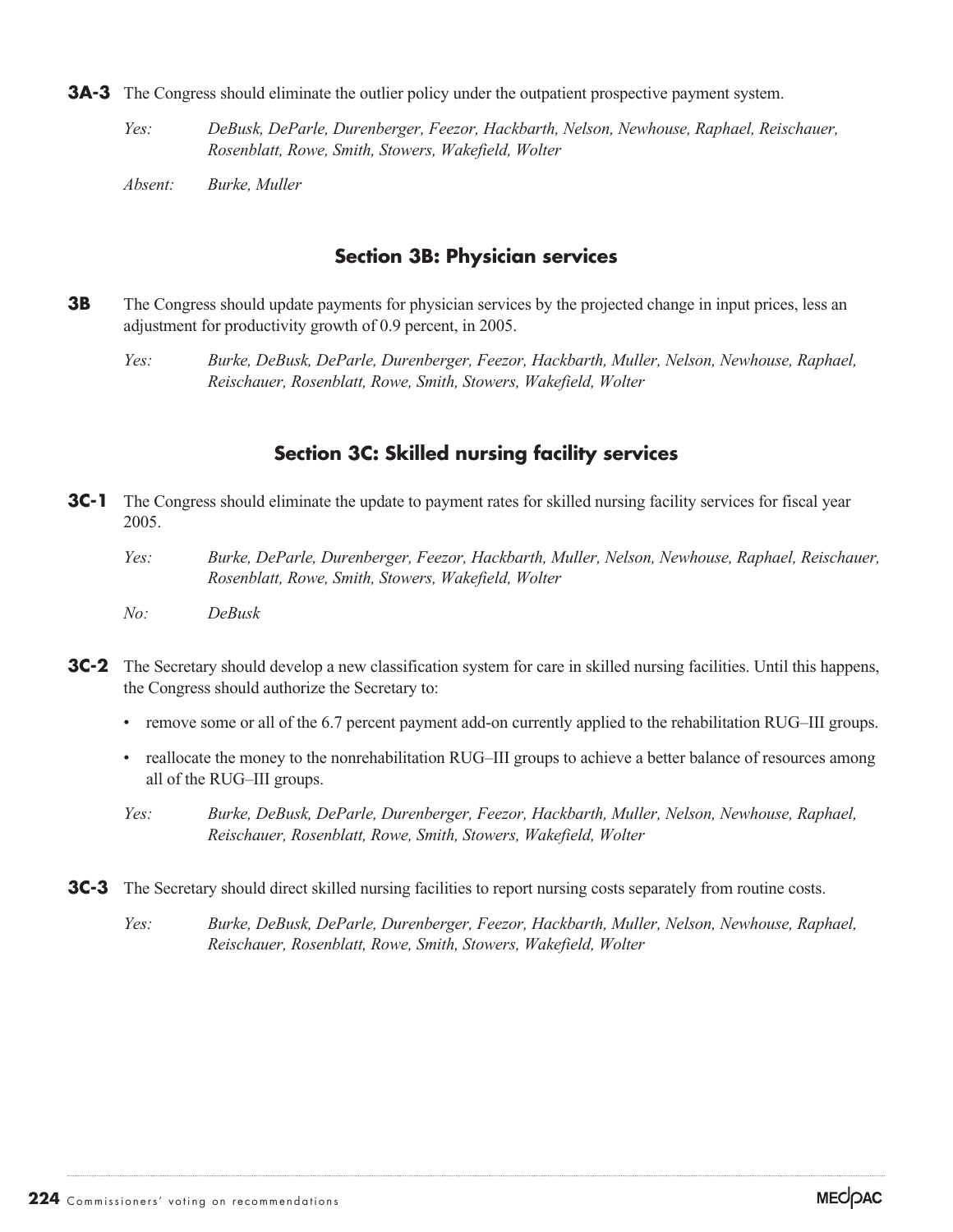### **Section 3D: Home health services**

- **3D-1** The Congress should eliminate the update to payment rates for home health services for 2005.
	- *Yes: Burke, DeBusk, DeParle, Durenberger, Feezor, Hackbarth, Muller, Nelson, Newhouse, Reischauer, Rosenblatt, Rowe, Smith, Stowers, Wakefield, Wolter*

*Not voting: Raphael*

- **3D-2** The Secretary should continue to monitor access to care, the impact of the payment system on patient selection, and the use of services across post-acute care settings.
	- *Yes: Burke, DeBusk, DeParle, Durenberger, Feezor, Hackbarth, Muller, Nelson, Newhouse, Raphael, Reischauer, Rosenblatt, Rowe, Smith, Stowers, Wakefield, Wolter*

### **Section 3E: Outpatient dialysis services**

- **3E-1** The Congress should maintain current law and update the composite rate by 1.6 percent for 2005.
	- *Yes: Burke, DeBusk, DeParle, Durenberger, Hackbarth, Muller, Nelson, Newhouse, Raphael, Reischauer, Rosenblatt, Rowe, Smith, Stowers, Wakefield, Wolter*

*Not voting: Feezor*

- **3E-2** The Congress should establish a quality incentive payment policy for physicians and facilities providing outpatient dialysis services.
	- *Yes: Burke, DeBusk, DeParle, Durenberger, Feezor, Hackbarth, Muller, Nelson, Newhouse, Raphael, Reischauer, Rosenblatt, Rowe, Smith, Stowers, Wakefield, Wolter*

#### **Section 3F: Ambulatory surgical center services**

- **3F-1** There should be no update to payment rates for ASC services for fiscal year 2005.
	- *Yes: DeBusk, DeParle, Durenberger, Feezor, Hackbarth, Nelson, Newhouse, Raphael, Reischauer, Rosenblatt, Rowe, Smith, Stowers, Wakefield, Wolter*

*Absent: Burke, Muller*

- **3F-2** The Secretary should revise the ASC payment system so that its relative weights and procedure groups are aligned with those in the outpatient prospective payment system. In addition:
	- The Congress should require the Secretary to periodically collect ASC cost data at the procedure level to monitor the adequacy of ASC rates, refine the relative weights, and develop a conversion factor that reflects the cost of ASC services.
	- The Congress should ensure that payment rates for ASC procedures do not exceed hospital outpatient PPS rates for the same procedures, accounting for differences in the bundle of services.